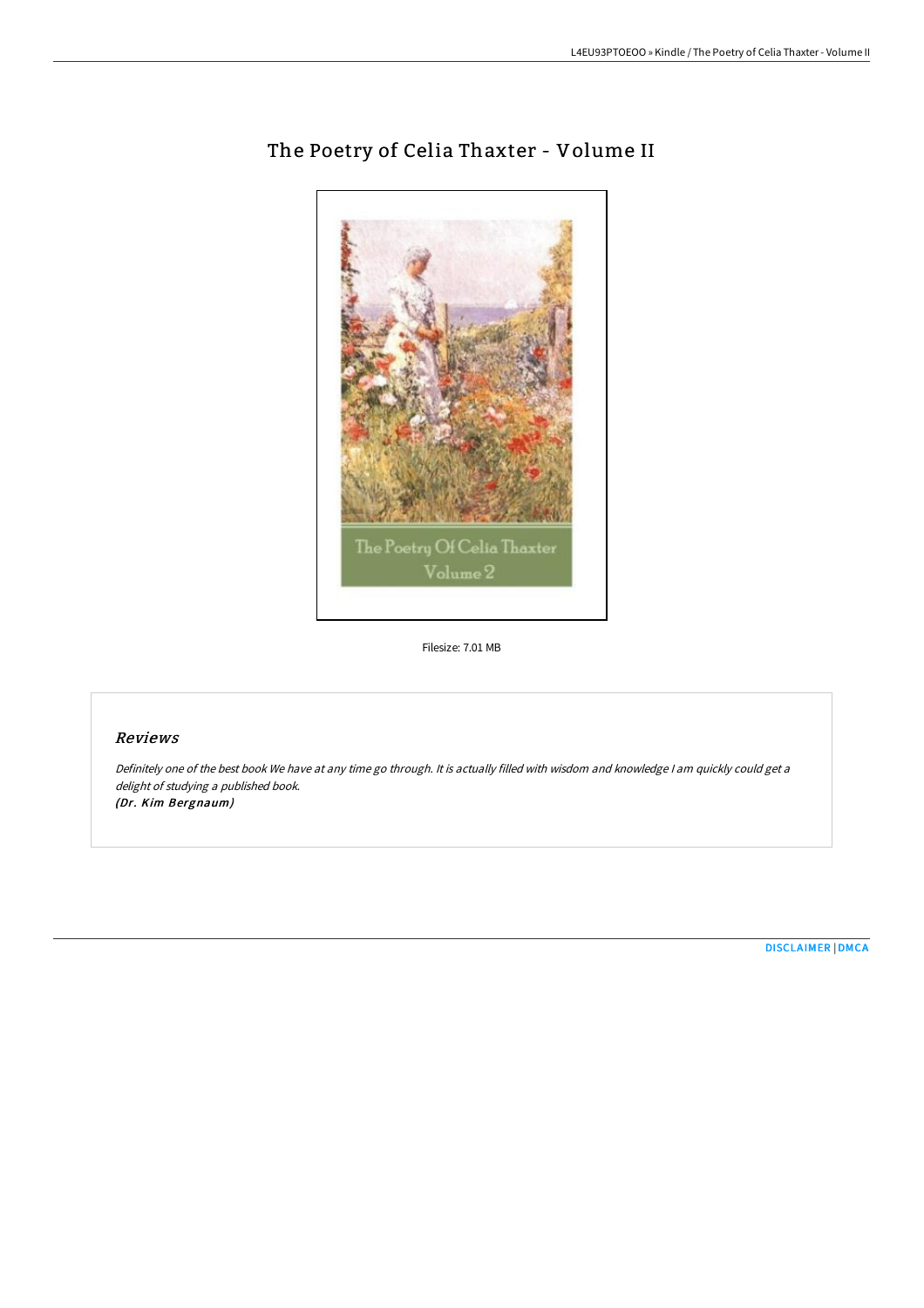### THE POETRY OF CELIA THAXTER - VOLUME II



No binding. Condition: New. 134 pages. Celia Laighton Thaxter was born in Portsmouth, New Hampshire on June 29th, 1835 and spent her childhood years on the Isles of Shoals, initially on White Island, where her father, Thomas Laighton, was a lighthouse keeper, and then the wonderfully named Smuttynose and Appledore Islands. At sixteen, she married Levi Thaxter, her fathers business partner, and moved to the mainland, residing first in Watertown, Massachusetts, at a property his father owned. In 1854, they moved to a house in Newburyport and later, in 1856, acquired their own home near the Charles River at Newtonville. Celia had two sons, one of whom was Roland, born August 28, 1858, and would become a prominent mycologist who would later teach at Harvard. Her first published poem was written during this time on the mainland. That poem, Land-Locked, was first published in the Atlantic Monthly in 1861 and earned her 10. It was to be the beginning of a career that would make her one of Americas most popular poets and short story writers. Her marriage with Levi was not perfect, tensions gradually increased. AFer 10 years she moved back to the islands and her beloved Appledore Island. The marriage was not over but the separations grew longer as Levi didnt share his wifes love of island life. Celia became the hostess of her fathers hotel, the Appledore House, and many New England literary and artists stayed thee; Ralph Waldo Emerson, Nathaniel Hawthorne, Henry Wadsworth Longfellow, Henry David Thoreau, John Greenleaf Whittier, Sarah Orne Jewett, and the artists William Morris Hunt, Childe Hassam, who painted several pictures of her and watercolorist Ellen Robbins, who painted the flowers in her garden. Celia was present at the time of the infamous murders on Smuttynose Island, about which she wrote the...

 $\begin{array}{c} \hline \end{array}$ Read The Poetry of Celia [Thaxter](http://www.bookdirs.com/the-poetry-of-celia-thaxter-volume-ii.html) - Volume II Online  $\blacksquare$ [Download](http://www.bookdirs.com/the-poetry-of-celia-thaxter-volume-ii.html) PDF The Poetry of Celia Thaxter - Volume II